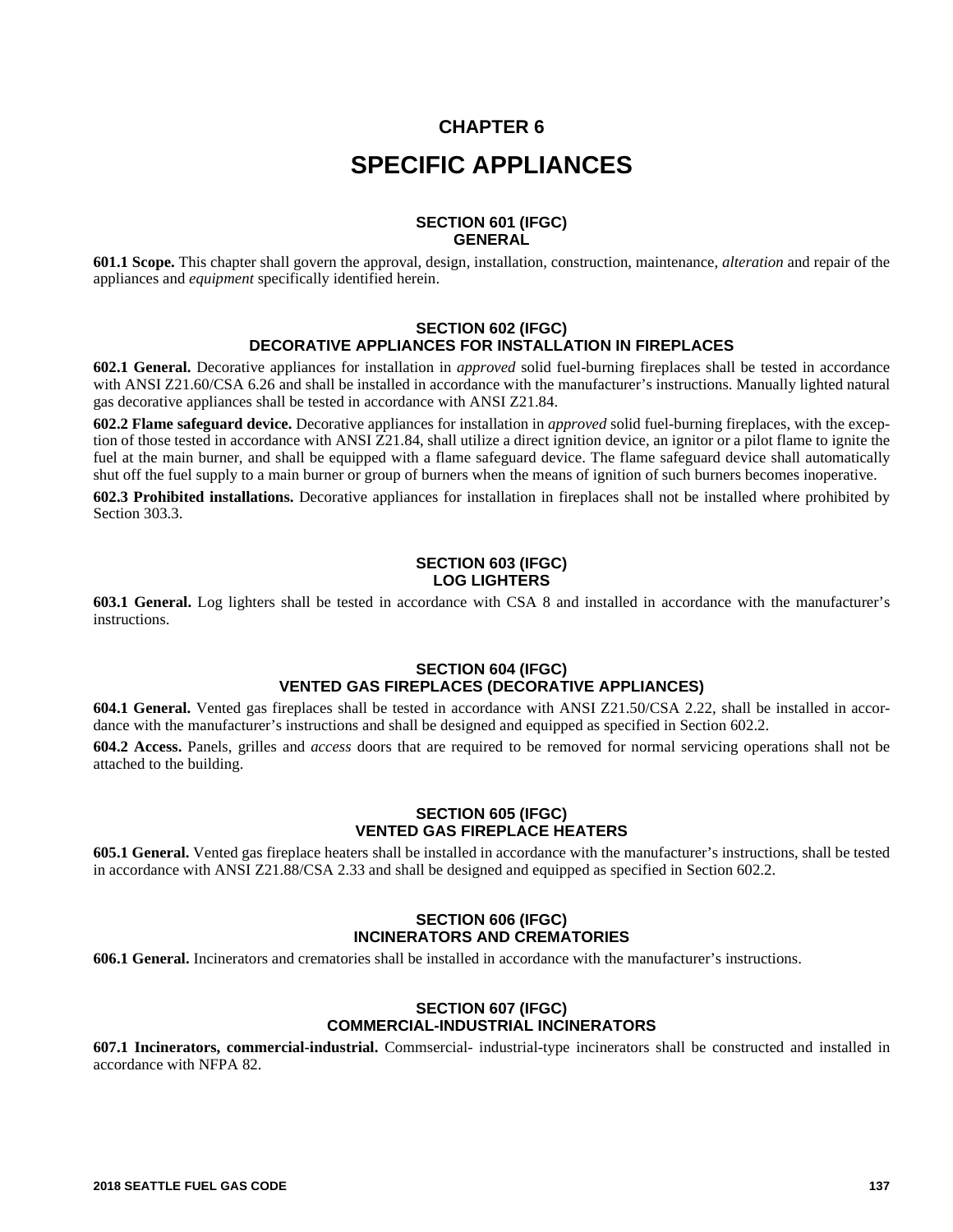## **SECTION 608 (IFGC) VENTED WALL FURNACES**

**608.1 General.** Vented wall furnaces shall be tested in accordance with ANSI Z21.86/CSA 2.32 and shall be installed in accordance with the manufacturer's instructions.

**608.2 Venting.** Vented wall furnaces shall be vented in accordance with Section 503.

**608.3 Location.** Vented wall furnaces shall be located so as not to cause a fire hazard to walls, floors, combustible furnishings or doors. Vented wall furnaces installed between bathrooms and adjoining rooms shall not circulate air from bathrooms to other parts of the building.

**608.4 Door swing.** Vented wall furnaces shall be located so that a door cannot swing within 12 inches (305 mm) of an air inlet or air outlet of such furnace measured at right angles to the opening. Doorstops or door closers shall not be installed to obtain this *clearance*.

**608.5 Ducts prohibited.** Ducts shall not be attached to wall furnaces. Casing extension boots shall not be installed unless *listed* as part of the *appliance*.

**608.6 Access.** Vented wall furnaces shall be provided with *access* for cleaning of heating surfaces, removal of burners, replacement of sections, motors, controls, filters and other working parts, and for adjustments and lubrication of parts requiring such attention. Panels, grilles and *access* doors that are required to be removed for normal servicing operations shall not be attached to the building construction.

## **SECTION 609 (IFGC) FLOOR FURNACES**

**609.1 General.** Floor furnaces shall be tested in accordance with ANSI Z21.86/CSA 2.32 and shall be installed in accordance with the manufacturer's instructions.

**609.2 Placement.** The following provisions apply to floor furnaces:

- 1. Floors. Floor furnaces shall not be installed in the floor of any doorway, stairway landing, aisle or passageway of any enclosure, public or private, or in an exitway from any such room or space.
- 2. Walls and corners. The register of a floor furnace with a horizontal warm-air outlet shall not be placed closer than 6 inches (152 mm) to the nearest wall. A distance of not less than 18 inches (457 mm) from two adjoining sides of the floor furnace register to walls shall be provided to eliminate the necessity of occupants walking over the warm-air discharge. The remaining sides shall be permitted to be placed not closer than 6 inches (152 mm) to a wall. Wall-register models shall not be placed closer than 6 inches (152 mm) to a corner.
- 3. Draperies. The furnace shall be placed so that a door, drapery or similar object cannot be nearer than 12 inches (305 mm) to any portion of the register of the furnace.
- 4. Floor construction. Floor furnaces shall not be installed in concrete floor construction built on grade.
- 5. Thermostat. The controlling thermostat for a floor furnace shall be located within the same room or space as the floor furnace or shall be located in an adjacent room or space that is permanently open to the room or space containing the floor furnace.

**609.3 Bracing.** The floor around the furnace shall be braced and headed with a support framework designed in accordance with the *International Building Code*.

**609.4 Clearance.** The lowest portion of the floor furnace shall have not less than a 6-inch (152 mm) *clearance* from the grade level; except where the lower 6-inch (152 mm) portion of the floor furnace is sealed by the manufacturer to prevent entrance of water, the minimum *clearance* shall be not less than 2 inches (51 mm). Where such clearances cannot be provided, the ground below and to the sides shall be excavated to form a pit under the furnace so that the required *clearance* is provided beneath the lowest portion of the furnace. A 12-inch (305 mm) minimum *clearance* shall be provided on all sides except the control side, which shall have an 18-inch (457 mm) minimum *clearance*.

**609.5 First floor installation.** Where the basement story level below the floor in which a floor furnace is installed is utilized as habitable space, such floor furnaces shall be enclosed as specified in Section 609.6 and shall project into a nonhabitable space.

**609.6 Upper floor installations.** Floor furnaces installed in upper stories of buildings shall project below into nonhabitable space and shall be separated from the nonhabitable space by an enclosure constructed of *noncombustible materials*. The floor furnace shall be provided with *access*, *clearance* to all sides and bottom of not less than 6 inches (152 mm) and *combustion air* in accordance with Section 304.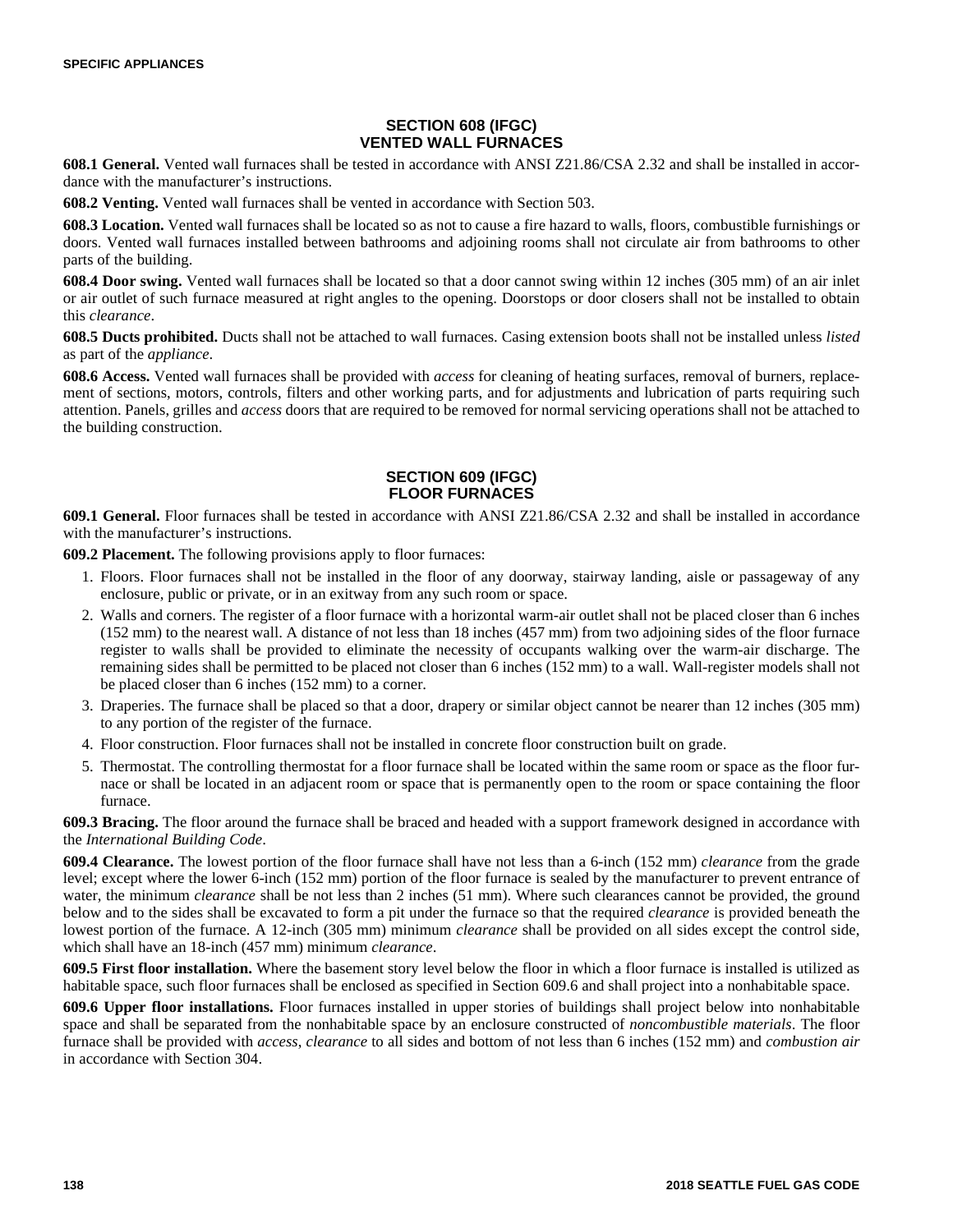#### **SECTION 610 (IFGC) DUCT FURNACES**

**610.1 General.** Duct furnaces shall be tested in accordance with ANSI Z83.8/CSA 2.6 or UL 795 and shall be installed in accordance with the manufacturer's instructions.

**610.2 Access panels.** Ducts connected to duct furnaces shall have removable *access* panels on both the upstream and downstream sides of the furnace.

**610.3 Location of draft hood and controls.** The controls, *combustion air* inlets and draft hoods for duct furnaces shall be located outside of the ducts. The draft hood shall be located in the same enclosure from which *combustion air* is taken.

**610.4 Circulating air.** Where a duct furnace is installed so that supply ducts convey air to areas outside the space containing the furnace, the return air shall be conveyed by a duct(s) sealed to the furnace casing and terminating outside the space containing the furnace.

The duct furnace shall be installed on the positive pressure side of the circulating air blower.

## **SECTION 611 (IFGC) NONRECIRCULATING DIRECT-FIRED INDUSTRIAL AIR HEATERS**

**611.1 General.** *Nonrecirculating direct-fired industrial air heaters* shall be *listed* to ANSI Z83.4/CSA 3.7 and shall be installed in accordance with the manufacturer's instructions.

**611.2 Installation.** *Nonrecirculating direct-fired industrial air heaters* shall not be used to supply any area containing sleeping quarters. *Nonrecirculating direct-fired industrial air heaters* shall be installed only in industrial or commercial occupancies. *Nonrecirculating direct-fired industrial air heaters* shall be permitted to provide ventilation air.

**611.3 Clearance from** *combustible materials***.** *Nonrecirculating direct-fired industrial air heaters* shall be installed with a *clearance* from *combustible materials* of not less than that shown on the rating plate and in the manufacturer's instructions.

**611.4 Supply air.** All air handled by a *nonrecirculating direct-fired industrial air heater*, including *combustion air*, shall be ducted directly from the outdoors.

**611.5 Outdoor air louvers.** If outdoor air louvers of either the manual or automatic type are used, such devices shall be proven to be in the open position prior to allowing the main burners to operate.

**611.6 Atmospheric vents and gas reliefs or bleeds.** *Nonrecirculating direct-fired industrial air heaters* with valve train components equipped with atmospheric vents or gas reliefs or bleeds shall have their atmospheric vent lines or gas reliefs or bleeds lead to the outdoors. Means shall be employed on these lines to prevent water from entering and to prevent blockage by insects and foreign matter. An atmospheric vent line shall not be required to be provided on a valve train component equipped with a *listed* vent limiter.

**611.7 Relief opening.** The design of the installation shall include provisions to permit *nonrecirculating direct-fired industrial air heaters* to operate at rated capacity without overpressurizing the space served by the heaters by taking into account the structure's designed infiltration rate, providing properly designed relief openings or an interlocked power exhaust system, or a combination of these methods. The structure's designed infiltration rate and the size of relief openings shall be determined by *approved* engineering methods. Relief openings shall be permitted to be louvers or counterbalanced gravity dampers. Where motorized dampers or closable louvers are used, they shall be verified to be in their full open position prior to main burner operation.

**611.8 Access.** *Nonrecirculating direct-fired industrial air heaters* shall be provided with *access* for removal of burners; replacement of motors, controls, filters and other working parts; and for adjustment and lubrication of parts requiring maintenance.

**611.9 Purging.** Inlet ducting, where used, shall be purged by not less than four air changes prior to an ignition attempt.

## **SECTION 612 (IFGC) RECIRCULATING DIRECT-FIRED INDUSTRIAL AIR HEATERS**

**612.1 General.** *Recirculating direct-fired industrial air heaters* shall be *listed* to ANSI Z83.18 and shall be installed in accordance with the manufacturer's instructions.

**612.2 Location.** *Recirculating direct-fired industrial air heaters* shall be installed only in industrial and commercial occupancies. *Recirculating direct-fired air heaters* shall not serve any area containing sleeping quarters. *Recirculating direct-fired industrial air heaters* shall not be installed in hazardous locations or in buildings that contain flammable solids, liquids or gases, explosive materials or substances that can become toxic when exposed to flame or heat.

**612.3 Installation.** Direct-fired industrial air heaters shall be permitted to be installed in accordance with their listing and the manufacturer's instructions. Direct-fired industrial air heaters shall be installed only in industrial or commercial occupancies. Direct-fired industrial air heaters shall be permitted to provide fresh air ventilation.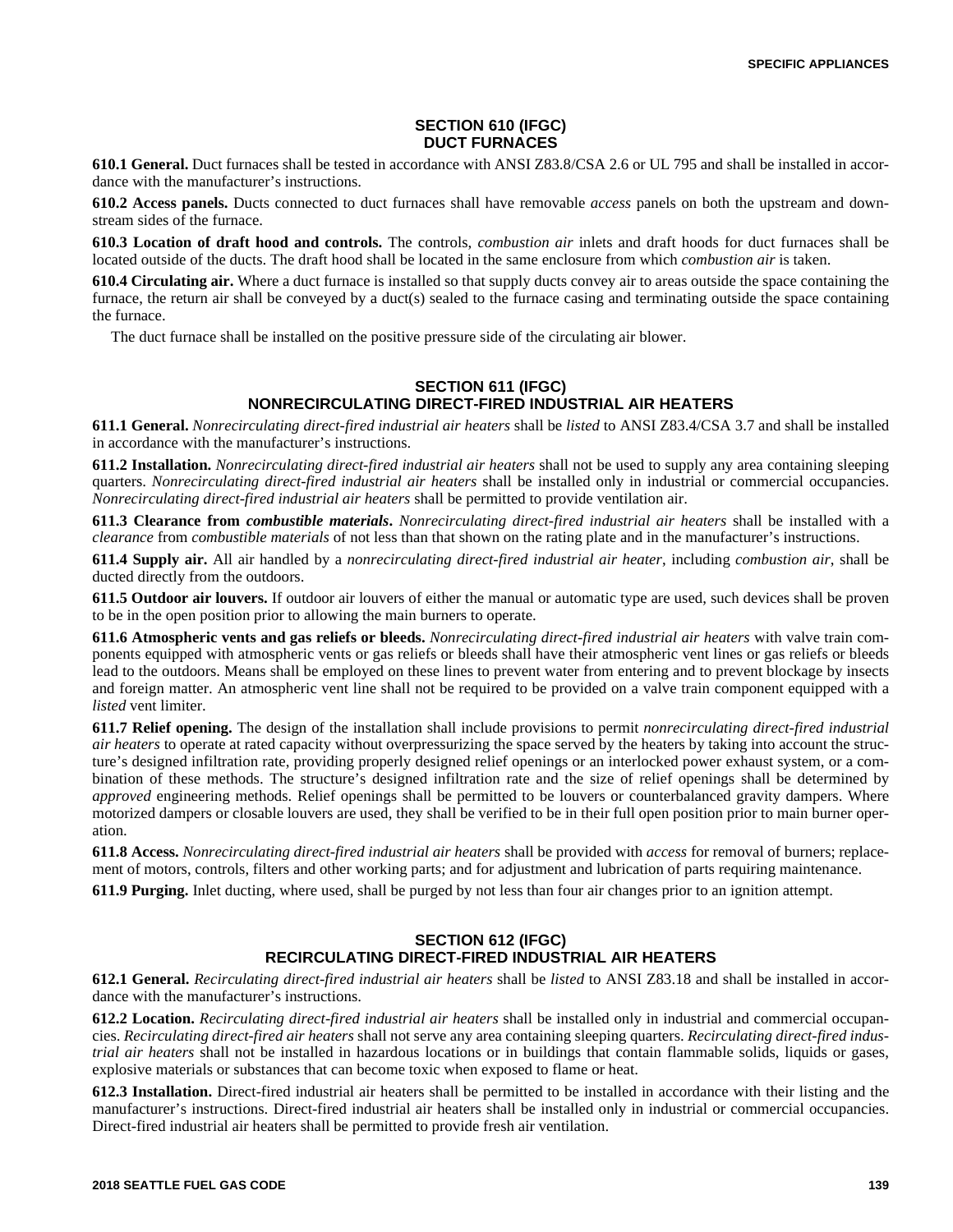**612.4 Clearance from** *combustible materials***.** Direct-fired industrial air heaters shall be installed with a *clearance* from *combustible material* of not less than that shown on the label and in the manufacturer's instructions.

**612.5 Air supply.** Air to direct-fired industrial air heaters shall be taken from the building, ducted directly from outdoors, or a combination of both. Direct-fired industrial air heaters shall incorporate a means to supply outside ventilation air to the space at a rate of not less than 4 cubic feet per minute per 1,000 Btu per hour  $(0.38 \text{ m}^3 \text{ per min per kW})$  of rated input of the heater. If a separate means is used to supply ventilation air, an interlock shall be provided so as to lock out the main burner operation until the mechanical means is verified. Where outside air dampers or closing louvers are used, they shall be verified to be in the open position prior to main burner operation.

**612.6 Atmospheric vents, gas reliefs or bleeds.** Direct-fired industrial air heaters with valve train components equipped with atmospheric vents, gas reliefs or bleeds shall have their atmospheric vent lines and gas reliefs or bleeds lead to the outdoors.

Means shall be employed on these lines to prevent water from entering and to prevent blockage by insects and foreign matter. An atmospheric vent line shall not be required to be provided on a valve train component equipped with a *listed* vent limiter.

**612.7 Relief opening.** The design of the installation shall include adequate provision to permit direct-fired industrial air heaters to operate at rated capacity by taking into account the structure's designed infiltration rate, providing properly designed relief openings or an interlocked power exhaust system, or a combination of these methods. The structure's designed infiltration rate and the size of relief openings shall be determined by *approved* engineering methods. Relief openings shall be permitted to be louvers or counterbalanced gravity dampers. Where motorized dampers or closable louvers are used, they shall be verified to be in their full open position prior to main burner operation.

## **SECTION 613 (IFGC) CLOTHES DRYERS**

**613.1 General.** Clothes dryers shall be tested in accordance with ANSI Z21.5.1/CSA 7.1 or ANSI Z21.5.2/CSA 7.2 and shall be installed in accordance with the manufacturer's instructions.

## **SECTION 614 (IFGC) CLOTHES DRYER EXHAUST**

**[M] 614.1 Installation.** Clothes dryers shall be exhausted in accordance with the manufacturer's instructions. Dryer exhaust systems shall be independent of all other systems, and shall convey the moisture and any products of combustion to the outside of the building.

**[M] 614.2 Duct penetrations.** Ducts that exhaust clothes dryers shall not penetrate or be located within any fireblocking, draftstopping or any wall, floor/ceiling or other assembly required by the *International Building Code* to be fire-resistance rated, unless such duct is constructed of galvanized steel or aluminum of the thickness specified in Table 603.4 of the *International Mechanical Code* and the fire-resistance rating is maintained in accordance with the *International Building Code*. Fire dampers shall not be installed in clothes dryer exhaust duct systems.

**[M] 614.3 Cleaning access.** Each vertical duct riser for dryers *listed* to ANSI Z21.5.2/CSA 7.2 shall be provided with a cleanout or other means for cleaning the interior of the duct.

**[M] 614.4 Exhaust installation.** Exhaust ducts for clothes dryers shall terminate on the outside of the building and shall be equipped with a backdraft damper. Screens shall not be installed at the duct termination. Ducts shall not be connected or installed with sheet metal screws or other fasteners that will obstruct the flow. Clothes dryer exhaust ducts shall not be connected to a vent connector, vent or chimney. Clothes dryer exhaust ducts shall not extend into or through ducts or plenums. Clothes dryer exhaust ducts shall be sealed in accordance with Section 603.9 of the *International Mechanical Code*.

**614.4.1 Exhaust termination outlet and passageway.** The passageway of dryer exhaust duct terminals shall be undiminished in size and shall provide an open area of not less than  $12.5$  square inches (8065 mm<sup>2</sup>).

**[M] 614.5 Dryer exhaust duct power ventilators.** Domestic dryer exhaust duct power ventilators shall be listed and labeled to UL 705 for use in dryer exhaust duct systems. The dryer exhaust duct power ventilator shall be installed in accordance with the manufacturer's instructions.

[M] 614.6 Makeup air. Installations exhausting more than 200 cfm (0.09 m<sup>3</sup>/s) shall be provided with makeup air. Where a closet is designed for the installation of a clothes dryer, an opening having an area of not less than 100 square inches  $(645 \text{ mm}^2)$ for makeup air shall be provided in the closet enclosure, or makeup air shall be provided by other *approved* means.

**[M] 614.7 Protection required.** Protective shield plates shall be placed where nails or screws from finish or other work are likely to penetrate the clothes dryer exhaust duct. Shield plates shall be placed on the finished face of all framing members where there is less than 1-1/4 inches (32 mm) between the duct and the finished face of the framing member. Protective shield plates shall be constructed of steel, shall have a minimum thickness of 0.062 inch (1.6 mm) and shall extend not less than 2 inches (51 mm) above sole plates and below top plates.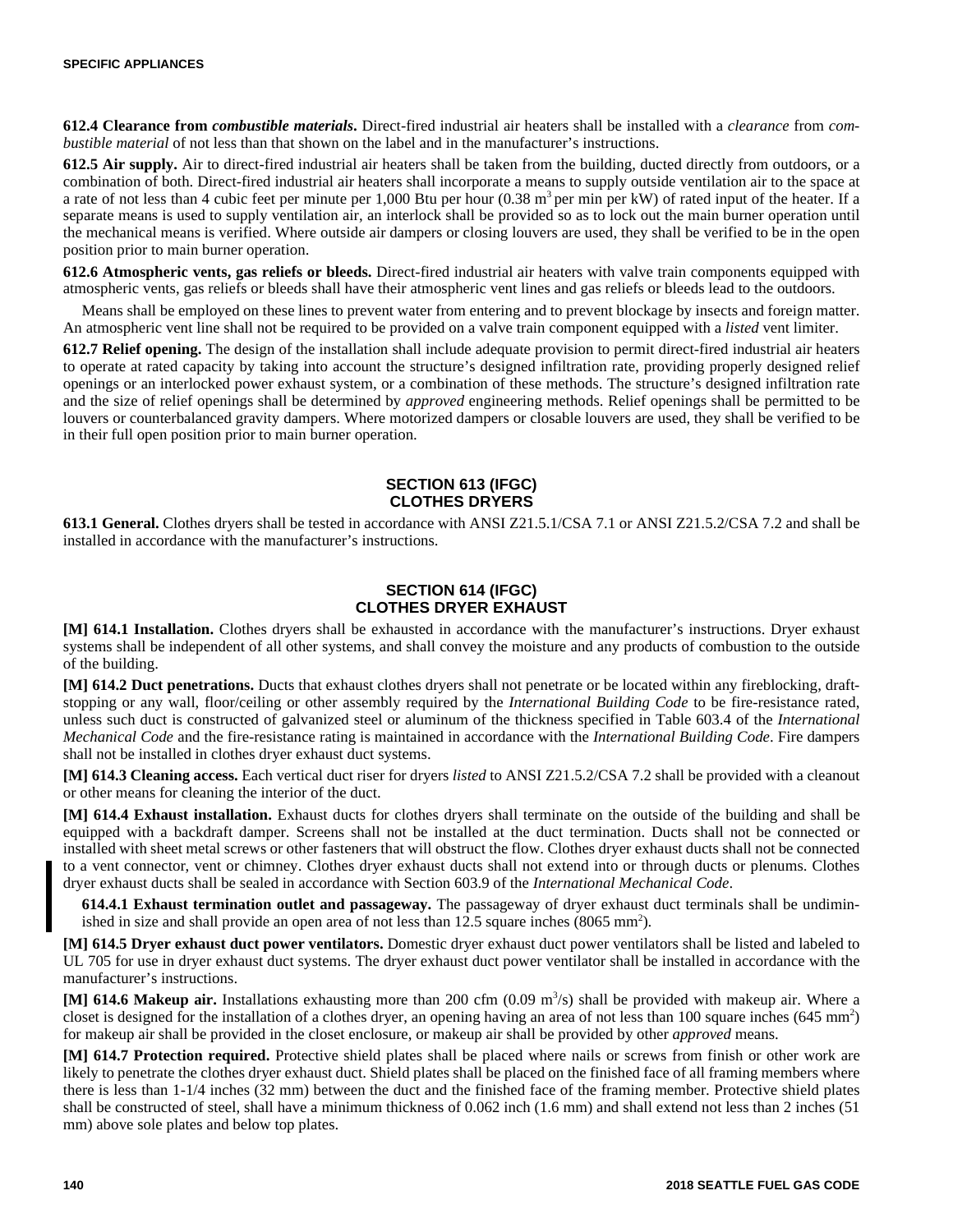**[M] 614.8 Domestic clothes dryer exhaust ducts.** Exhaust ducts for domestic clothes dryers shall conform to the requirements of Sections 614.8.1 through 614.8.6.

**[M] 614.8.1 Material and size.** Exhaust ducts shall have a smooth interior finish and shall be constructed of metal not less than 0.016 inch (0.4 mm) in thickness. The exhaust duct size shall be 4 inches (102 mm) nominal in diameter.

**[M] 614.8.2 Duct installation.** Exhaust ducts shall be supported at 4-foot (1219 mm) intervals and secured in place. The insert end of the duct shall extend into the adjoining duct or fitting in the direction of airflow. Ducts shall not be joined with screws or similar fasteners that protrude more than 1/8 inch (3.2 mm) into the inside of the duct. Where dryer exhaust ducts are enclosed in wall or ceiling cavities, such cavities shall allow the installation of the duct without deformation.

**[M] 614.8.3 Transition ducts.** Transition ducts used to connect the dryer to the exhaust duct system shall be a single length that is *listed* and *labeled* in accordance with UL 2158A. Transition ducts shall be not more than 8 feet (2438 mm) in length, and shall not be concealed within construction.

**[M] 614.8.4 Duct length.** The maximum allowable exhaust duct length shall be determined by one of the methods specified in Sections 614.8.4.1 through 614.8.4.3.

**[M] 614.8.4.1 Specified length.** The maximum length of the exhaust duct shall be 35 feet (10 668 mm) from the connection to the transition duct from the dryer to the outlet terminal. Where fittings are utilized, the maximum length of the exhaust duct shall be reduced in accordance with Table 614.8.4.1.

| DRYER EXHAUST DUCT FITTING EQUIVALENT LENGTH |  |  |  |  |  |  |  |
|----------------------------------------------|--|--|--|--|--|--|--|
| <b>EQUIVALENT LENGTH</b>                     |  |  |  |  |  |  |  |
| 2 feet, 6 inches                             |  |  |  |  |  |  |  |
| 5 feet                                       |  |  |  |  |  |  |  |
| 1 foot                                       |  |  |  |  |  |  |  |
| 1 foot, 9 inches                             |  |  |  |  |  |  |  |
| 1 foot                                       |  |  |  |  |  |  |  |
| 1 foot, 7 inches                             |  |  |  |  |  |  |  |
| 9 inches                                     |  |  |  |  |  |  |  |
| 1 foot, 6 inches                             |  |  |  |  |  |  |  |
|                                              |  |  |  |  |  |  |  |

**[M] TABLE 614.8.4.1 DRYER EXHAUST DUCT FITTING EQUIVALENT LENGTH**

For SI: 1 inch = 25.4 mm, 1 foot = 304.8 mm, 1 degree = 0.01745 rad.

**[S][M] 614.8.4.2 Manufacturer's instructions.** The maximum length of the exhaust duct shall be determined by the dryer manufacturer's installation instructions. The code official shall be provided with a copy of the installation instructions for the make and model of the dryer. Where the exhaust duct is to be concealed, the installation instructions shall be provided to the code official prior to the concealment inspection. In the absence of fitting equivalent length calculations from the clothes dryer manufacturer, Table 614.8.4.1 shall be utilized.

**Exception:** The maximum length of the duct may be increased in an engineered exhaust system when a listed and labeled dryer exhaust booster fan is installed in accordance with the manufacturer's installation instructions.

**[M] 614.8.4.3 Dryer exhaust duct power ventilator length.** The maximum length of the exhaust duct shall be determined by the dryer exhaust duct power ventilator manufacturer's installation instructions.

**[M] 614.8.5 Length identification.** Where the exhaust duct equivalent length exceeds 35 feet (10 668 mm), the equivalent length of the exhaust duct shall be identified on a permanent label or tag. The label or tag shall be located within 6 feet (1829 mm) of the exhaust duct connection.

**[M] 614.8.6 Exhaust duct required.** Where space for a clothes dryer is provided, an exhaust duct system shall be installed.

Where the clothes dryer is not installed at the time of occupancy, the exhaust duct shall be capped at the location of the future dryer.

**Exception:** Where a *listed* condensing clothes dryer is installed prior to occupancy of the structure.

**[M] 614.9 Commercial clothes dryers.** The installation of dryer exhaust ducts serving Type 2 clothes dryers shall comply with the *appliance* manufacturer's instructions. Exhaust fan motors installed in exhaust systems shall be located outside of the airstream. In multiple installations, the fan shall operate continuously or be interlocked to operate when any individual unit is operating. Ducts shall have a minimum *clearance* of 6 inches (152 mm) to *combustible materials*.

**[M] 614.10 Common exhaust systems for clothes dryers located in multistory structures.** Where a common multistory duct system is designed and installed to convey exhaust from multiple clothes dryers, the construction of such system shall be in accordance with all of the following:

1. The shaft in which the duct is installed shall be constructed and fire-resistance rated as required by the *International Building Code*.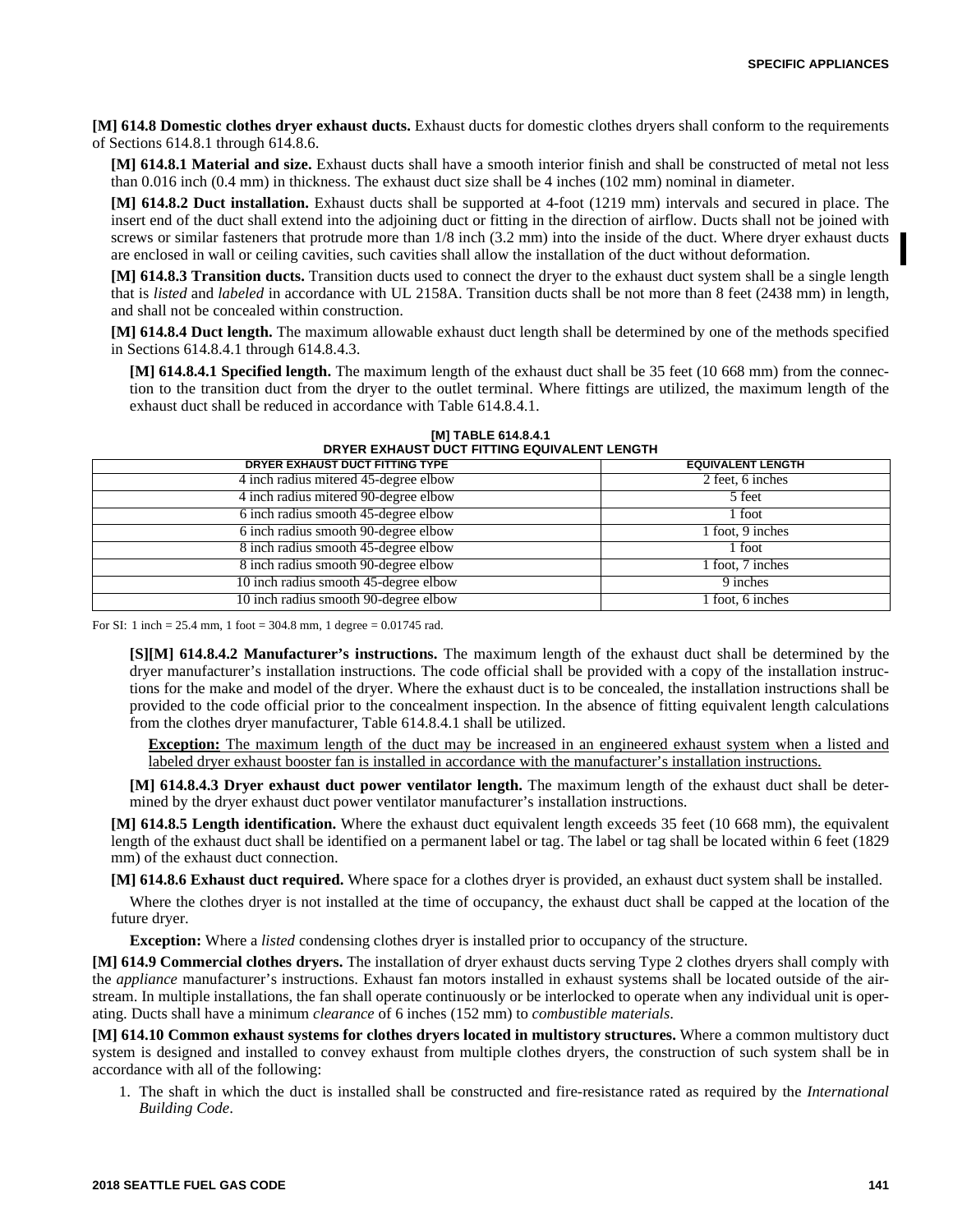- 2. Dampers shall be prohibited in the exhaust duct. Penetrations of the shaft and ductwork shall be protected in accordance with Section 607.5.5, Exception 2, of the *International Mechanical Code*.
- 3. Rigid metal ductwork shall be installed within the shaft to convey the exhaust. The ductwork shall be constructed of sheet steel having a minimum thickness of 0.0187 inch (0.471 mm) (No. 26 gage) and in accordance with SMACNA *Duct Construction Standards*.
- 4. The ductwork within the shaft shall be designed and installed without offsets.
- 5. The exhaust fan motor design shall be in accordance with Section 503.2 of the *International Mechanical Code*.
- 6. The exhaust fan motor shall be located outside of the airstream.
- 7. The exhaust fan shall run continuously, and shall be connected to a standby power source.
- 8. The exhaust fan operation shall be monitored in an *approved* location and shall initiate an audible or visual signal when the fan is not in operation.
- 9. Makeup air shall be provided for the exhaust system.
- 10. A cleanout opening shall be located at the base of the shaft to provide *access* to the duct to allow for cleaning and inspection. The finished opening shall be not less than 12 inches by 12 inches (305 mm by 305 mm).
- 11. Screens shall not be installed at the termination.

### **SECTION 615 (IFGC) SAUNA HEATERS**

**615.1 General.** Sauna heaters shall be installed in accordance with the manufacturer's instructions.

**615.2 Location and protection.** Sauna heaters shall be located so as to minimize the possibility of accidental contact by a person in the room.

**615.2.1 Guards.** Sauna heaters shall be protected from accidental contact by an *approved* guard or barrier of material having a low coefficient of thermal conductivity. The guard shall not substantially affect the transfer of heat from the heater to the room.

**615.3 Access.** Panels, grilles and *access* doors that are required to be removed for normal servicing operations shall not be attached to the building.

**615.4 Combustion and dilution air intakes.** Sauna heaters of other than the direct-vent type shall be installed with the *draft hood* and *combustion air* intake located outside the sauna room. Where the *combustion air* inlet and the draft hood are in a dressing room adjacent to the sauna room, there shall be provisions to prevent physically blocking the *combustion air* inlet and the *draft hood* inlet, and to prevent physical contact with the *draft hood* and vent assembly, or warning notices shall be posted to avoid such contact. Any warning notice shall be easily readable, shall contrast with its background and the wording shall be in letters not less than 1/4 inch (6.4 mm) high.

**615.5 Combustion and ventilation air.** *Combustion air* shall not be taken from inside the sauna room. *Combustion* and ventilation air for a sauna heater not of the direct-vent type shall be provided to the area in which the *combustion air* inlet and *draft hood* are located in accordance with Section 304.

**615.6 Heat and time controls.** Sauna heaters shall be equipped with a *thermostat* that will limit room temperature to 194°F (90°C). If the *thermostat* is not an integral part of the sauna heater, the heat-sensing element shall be located within 6 inches (152 mm) of the ceiling. If the heat-sensing element is a capillary tube and bulb, the assembly shall be attached to the wall or other support, and shall be protected against physical damage.

**615.6.1 Timers.** A timer, if provided to control main burner operation, shall have a maximum operating time of 1 hour. The control for the timer shall be located outside the sauna room.

**615.7 Sauna room.** A ventilation opening into the sauna room shall be provided. The opening shall be not less than 4 inches by 8 inches (102 mm by 203 mm) located near the top of the door into the sauna room.

**615.7.1 Warning notice.** The following permanent notice, constructed of *approved* material, shall be mechanically attached to the sauna room on the outside:

WARNING: DO NOT EXCEED 30 MINUTES IN SAUNA. EXCESSIVE EXPOSURE CAN BE HARMFUL TO HEALTH. ANY PERSON WITH POOR HEALTH SHOULD CONSULT A PHYSICIAN BEFORE USING SAUNA.

The words shall contrast with the background and the wording shall be in letters not less than 1/4 inch (6.4 mm) high.

**Exception:** This section shall not apply to one- and two-family dwellings.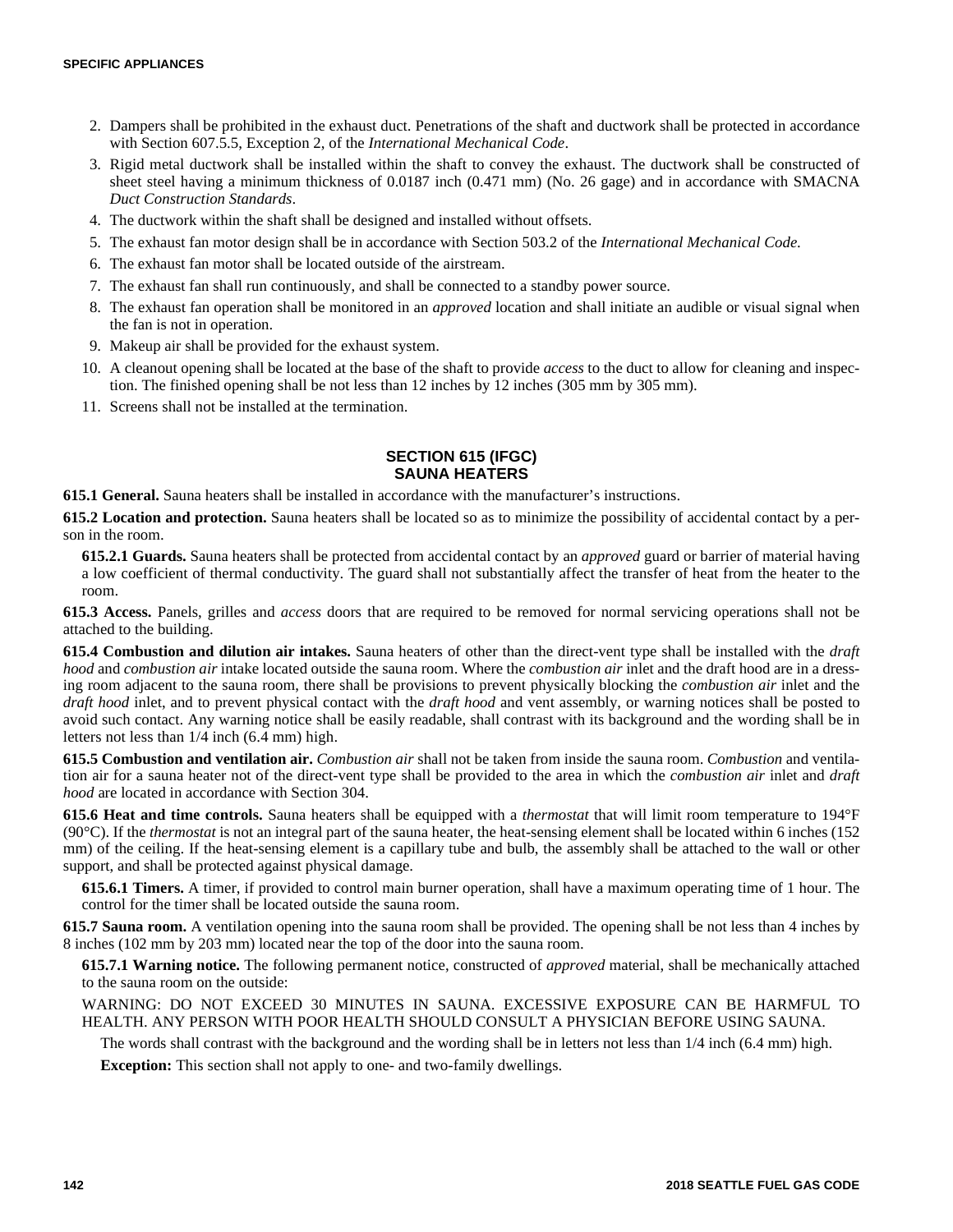### **SECTION 616 (IFGC) ENGINE AND GAS TURBINE-POWERED EQUIPMENT**

**616.1 Powered equipment.** Permanently installed *equipment* powered by internal combustion engines and turbines shall be installed in accordance with the manufacturer's instructions and NFPA 37. Stationary engine generator assemblies shall meet the requirements of UL 2200.

**616.2 Gas supply connection.** *Equipment* powered by internal combustion engines and turbines shall not be rigidly connected to the gas supply *piping*.

### **SECTION 617 (IFGC) POOL AND SPA HEATERS**

**617.1 General.** Pool and spa heaters shall be tested in accordance with ANSI Z21.56/CSA 4.7 and shall be installed in accordance with the manufacturer's instructions.

### **[S] SECTION 618 (IFGC) ((FORCED-AIR WARM-AIR FURNACES)) AIR-HANDLING UNITS**

**618.1 General.** Forced-air warm-air furnaces shall be tested in accordance with ANSI Z21.47/CSA 2.3 or UL 795 and shall be installed in accordance with the manufacturer's instructions.

**618.2 Dampers.** Volume dampers shall not be placed in the air inlet to a furnace in a manner that will reduce the required air to the furnace.

**[S] 618.3 Prohibited sources.** Outdoor or return air for forced-air heating and cooling systems shall not be taken from the following locations:

- 1. Closer than 10 feet (3048 mm) from an *appliance* vent outlet, a vent opening from a plumbing drainage system or the discharge outlet of an exhaust fan, unless the outlet is 3 feet (914 mm) above the outside air inlet.
- 2. Where there is the presence of objectionable odors, fumes or flammable vapors; or where located less than 10 feet (3048 mm) above the surface of any abutting public way or driveway; or where located at grade level by a sidewalk, street, alley or driveway.
- 3. A hazardous or insanitary location or a refrigeration machinery room as defined in the *International Mechanical Code*.
- 4. A room or space, the volume of which is less than 25 percent of the entire volume served by such system. Where connected by a permanent opening having an area sized in accordance with this code, adjoining rooms or spaces shall be considered to be a single room or space for the purpose of determining the volume of such rooms or spaces.

**Exception:** The minimum volume requirement shall not apply where the amount of return air taken from a room or space is less than or equal to the amount of supply air delivered to such room or space.

5. A room or space containing an *appliance* where such a room or space serves as the sole source of return air.

**Exception:** This shall not apply where:

- 1. The *appliance* is a direct-vent *appliance* or an *appliance* not requiring a vent in accordance with Section 501.8.
- 2. The room or space complies with the following requirements:
	- 2.1. The return air shall be taken from a room or space having a volume exceeding 1 cubic foot for each 10 Btu/h (9.6 L/W) of combined input rating of all fuel-burning appliances therein.
	- 2.2. The volume of supply air discharged back into the same space shall be approximately equal to the volume of return air taken from the space.
	- 2.3. Return-air inlets shall not be located within 10 feet (3048 mm) of a draft hood in the same room or space or the combustion chamber of any atmospheric burner *appliance* in the same room or space.
- 3. Rooms or spaces containing solid fuel-burning appliances, provided that return-air inlets are located not less than 10 feet (3048 mm) from the firebox of such appliances.
- 6. A closet, bathroom, toilet room, kitchen, garage, boiler room, furnace room or unconditioned attic.

#### **Exceptions:**

- 1. Where return air intakes are located not less than 10 feet (3048 mm) from cooking appliances and serve only the kitchen area, taking return air from a kitchen area shall not be prohibited.
- 2. Dedicated forced air systems serving only a garage shall not be prohibited from obtaining return air from the garage.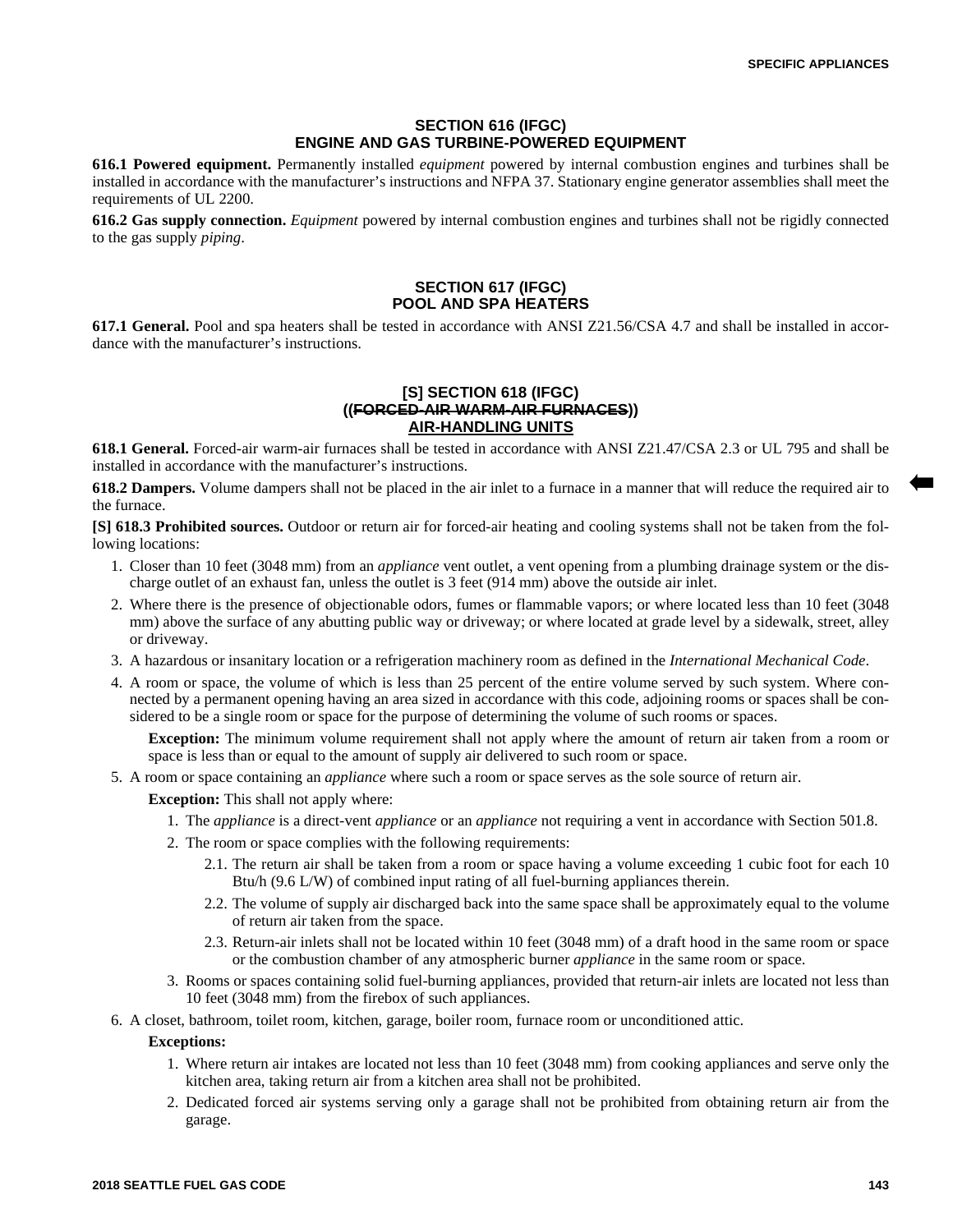7. A crawl space. ((by means of direct connection to the return side of a forced-air system. Transfer openings in the crawl space enclosure shall not be prohibited.))

**618.4 Screen.** Required outdoor air inlets for residential portions of a building shall be covered with a screen having 1/4-inch (6.4 mm) openings. Required outdoor air inlets serving a nonresidential portion of a building shall be covered with screen having openings larger than 1/4 inch (6.4 mm) and not larger than 1 inch (25 mm).

**618.5 Return-air limitation.** Return air from one *dwelling unit* shall not be discharged into another *dwelling unit*.

**618.6 (IFGS) Furnace plenums and air ducts.** Where a furnace is installed so that supply ducts carry air circulated by the furnace to areas outside of the space containing the furnace, the return air shall be handled by a duct(s) sealed to the furnace casing and terminating outside of the space containing the furnace.

## **SECTION 619 (IFGC) CONVERSION BURNERS**

**619.1 Conversion burners.** The installation of conversion burners shall conform to ANSI Z21.8.

## **SECTION 620 (IFGC) UNIT HEATERS**

**620.1 General.** Unit heaters shall be tested in accordance with ANSI Z83.8/CSA 2.6 and shall be installed in accordance with the manufacturer's instructions.

**620.2 Support.** Suspended-type unit heaters shall be supported by elements that are designed and constructed to accommodate the weight and dynamic loads. Hangers and brackets shall be of *noncombustible material*.

**620.3 Ductwork.** Ducts shall not be connected to a unit heater unless the heater is *listed* for such installation.

**620.4 Clearance.** Suspended-type unit heaters shall be installed with clearances to *combustible materials* of not less than 18 inches (457 mm) at the sides, 12 inches (305 mm) at the bottom and 6 inches (152 mm) above the top where the unit heater has an internal draft hood or 1 inch (25 mm) above the top of the sloping side of the vertical draft hood.

Floor-mounted-type unit heaters shall be installed with clearances to *combustible materials* at the back and one side only of not less than 6 inches (152 mm). Where the flue gases are vented horizontally, the 6-inch (152 mm) *clearance* shall be measured from the draft hood or vent instead of the rear wall of the unit heater. Floor-mounted-type unit heaters shall not be installed on combustible floors unless *listed* for such installation.

Clearances for servicing all unit heaters shall be in accordance with the manufacturer's installation instructions.

**Exception:** Unit heaters *listed* for reduced *clearance* shall be permitted to be installed with such clearances in accordance with their listing and the manufacturer's instructions.

**620.5 (IFGS) Installation in commercial garages and aircraft hangars.** Unit heaters installed in garages for more than three motor vehicles or in aircraft hangars shall be installed in accordance with Sections 305.9, 305.10 and 305.11.

## **SECTION 621 (IFGC) UNVENTED ROOM HEATERS**

**621.1 General.** Unvented room heaters shall be tested in accordance with ANSI Z21.11.2 and shall be installed in accordance with the conditions of the listing and the manufacturer's instructions. Unvented room heaters utilizing fuels other than fuel gas shall be regulated by the *International Mechanical Code*.

**621.2 Prohibited use.** One or more unvented room heaters shall not be used as the sole source of comfort heating in a *dwelling unit*.

**621.3 Input rating.** Unvented room heaters shall not have an input rating in excess of 40,000 Btu/h (11.7 kW).

**621.4 Prohibited locations.** Unvented room heaters shall not be installed within occupancies in Groups A, E and I. The location of unvented room heaters shall comply with Section 303.3.

**621.5 Room or space volume.** The aggregate input rating of all unvented appliances installed in a room or space shall not exceed 20 Btu/h per cubic foot  $(207 \text{ W/m}^3)$  of volume of such room or space. Where the room or space in which the appliances are installed is directly connected to another room or space by a doorway, archway or other opening of comparable size that cannot be closed, the volume of such adjacent room or space shall be permitted to be included in the calculations.

**621.6 Oxygen-depletion safety system.** Unvented room heaters shall be equipped with an oxygen-depletion-sensitive safety shutoff system. The system shall shut off the gas supply to the main and pilot burners when the oxygen in the surrounding atmosphere is depleted to the percent concentration specified by the manufacturer, but not lower than 18 percent. The system shall not incorporate field adjustment means capable of changing the set point at which the system acts to shut off the gas supply to the room heater.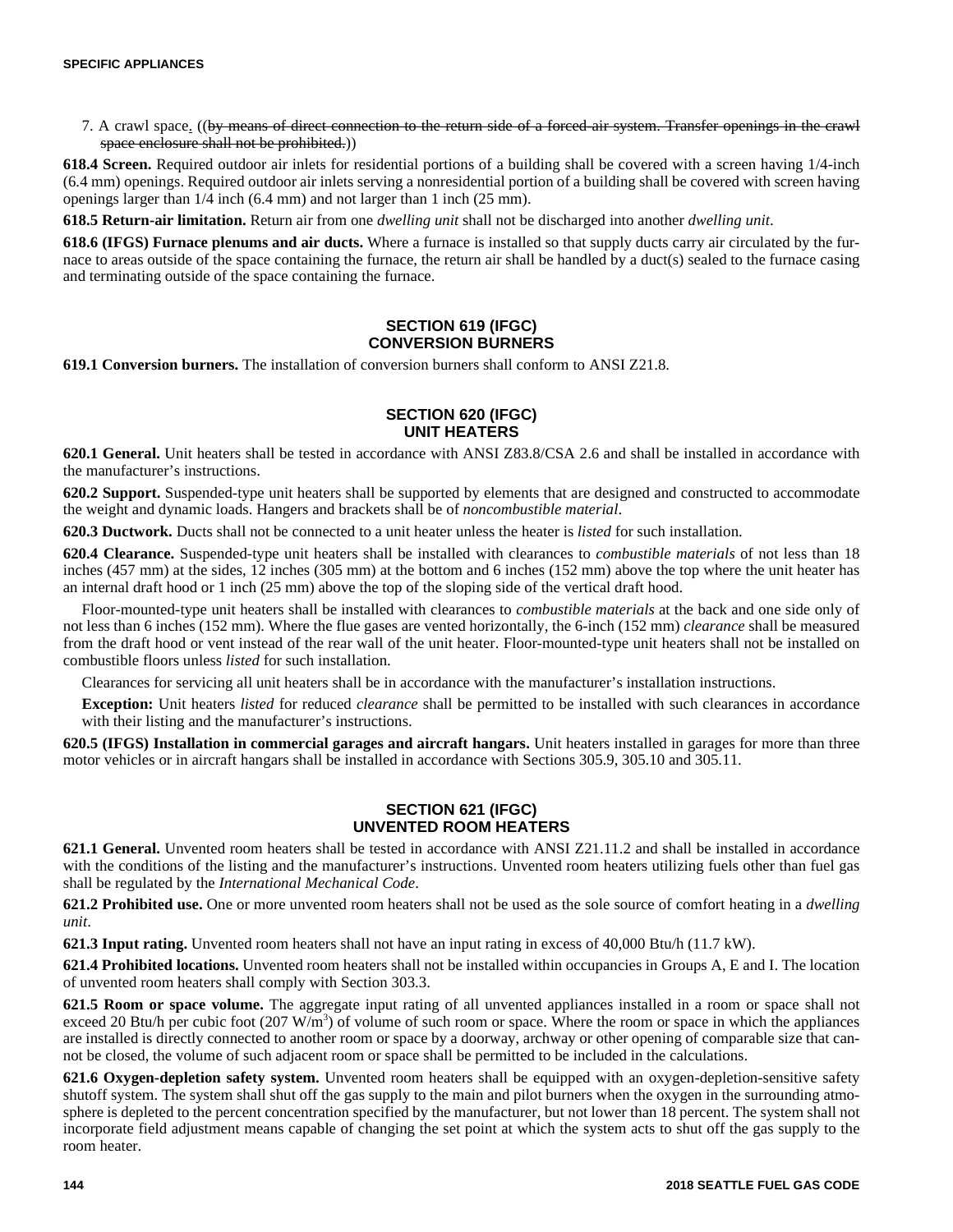**621.7 Unvented decorative room heaters.** An unvented decorative room heater shall not be installed in a factory-built *fireplace* unless the *fireplace* system has been specifically tested, *listed* and *labeled* for such use in accordance with UL 127.

**621.7.1 Ventless firebox enclosures.** Ventless firebox enclosures used with unvented decorative room heaters shall be *listed* as complying with ANSI Z21.91.

#### **SECTION 622 (IFGC) VENTED ROOM HEATERS**

**622.1 General.** Vented room heaters shall be tested in accordance with ANSI Z21.86/CSA 2.32, shall be designed and equipped as specified in Section 602.2 and shall be installed in accordance with the manufacturer's instructions.

#### **SECTION 623 (IFGC) COOKING APPLIANCES**

**623.1 Cooking appliances.** Cooking appliances that are designed for permanent installation, including ranges, ovens, stoves, broilers, grills, fryers, griddles, hot plates and barbecues, shall be tested in accordance with ANSI Z21.1, ANSI Z21.58/CSA 1.6 or ANSI Z83.11/CSA 1.8 and shall be installed in accordance with the manufacturer's instructions.

**623.2 Prohibited location.** Cooking appliances designed, tested, *listed* and *labeled* for use in commercial occupancies shall not be installed within dwelling units or within any area where domestic cooking operations occur.

#### **Exceptions:**

- 1. Appliances that are also listed as domestic cooking appliances.
- 2. Where the installation is designed by a licensed Professional Engineer, in compliance with the manufacturer's installation instructions.

**623.3 Domestic appliances.** Cooking appliances installed within dwelling units and within areas where domestic cooking operations occur shall be *listed* and *labeled* as household-type appliances for domestic use.

**623.4 Domestic range installation.** Domestic ranges installed on combustible floors shall be set on their own bases or legs and shall be installed with clearances of not less than that shown on the label.

**623.5 Open-top broiler unit hoods.** A ventilating hood shall be provided above a domestic open-top broiler unit, unless otherwise *listed* for forced down draft ventilation.

**623.5.1 Clearances.** A minimum *clearance* of 24 inches (610 mm) shall be maintained between the cooking top and *combustible material* above the hood. The hood shall be at least as wide as the open-top broiler unit and be centered over the unit.

**623.6 Commercial cooking appliance venting.** Commercial cooking appliances, other than those exempted by Section 501.8, shall be vented by connecting the *appliance* to a vent or chimney in accordance with this code and the *appliance* manufacturer's instructions or the *appliance* shall be vented in accordance with Section 505.1.1.

**623.7 (IFGS) Vertical clearance above cooking top.** Household cooking appliances shall have a vertical *clearance* above the cooking top of not less than 30 inches (760 mm) to *combustible material* and metal cabinets. A minimum *clearance* of 24 inches (610 mm) is permitted where one of the following is installed:

- 1. The underside of the *combustible material* or metal cabinet above the cooking top is protected with not less than 1/4-inch (6.4 mm) insulating millboard covered with sheet metal not less than 0.0122 inch (0.3 mm) thick.
- *2.* A metal ventilating hood constructed of sheet metal not less than 0.0122 inch (0.3 mm) thick is installed above the cooking top with a *clearance* of not less than 1/4 inch (6.4 mm) between the hood and the underside of the *combustible material* or metal cabinet. The hood shall have a width not less than the width of the *appliance* and shall be centered over the *appliance.*
- 3. A *listed* cooking *appliance* or microwave oven is installed over a *listed* cooking *appliance* and in compliance with the terms of the manufacturer's installation instructions for the upper appliance.

## **SECTION 624 (IFGC) WATER HEATERS**

**[S] 624.1 General.** Water heaters shall be ((tested in accordance with ANSI Z21.10.1/CSA 4.1 and ANSI Z21.10.3/CSA 4.3 and shall be installed in accordance with the manufacturer's instructions)) installed in accordance with the *Uniform Plumbing Code* and *Seattle Electrical Code.* ((Water heaters utilizing fuels other than fuel gas shall be regulated by the *International Mechanical Code.*))

**[S] ((624.1.1 Installation requirements.** The requirements for water heaters relative to sizing, relief valves, drain pans and scald protection shall be in accordance with the *International Plumbing Code.*))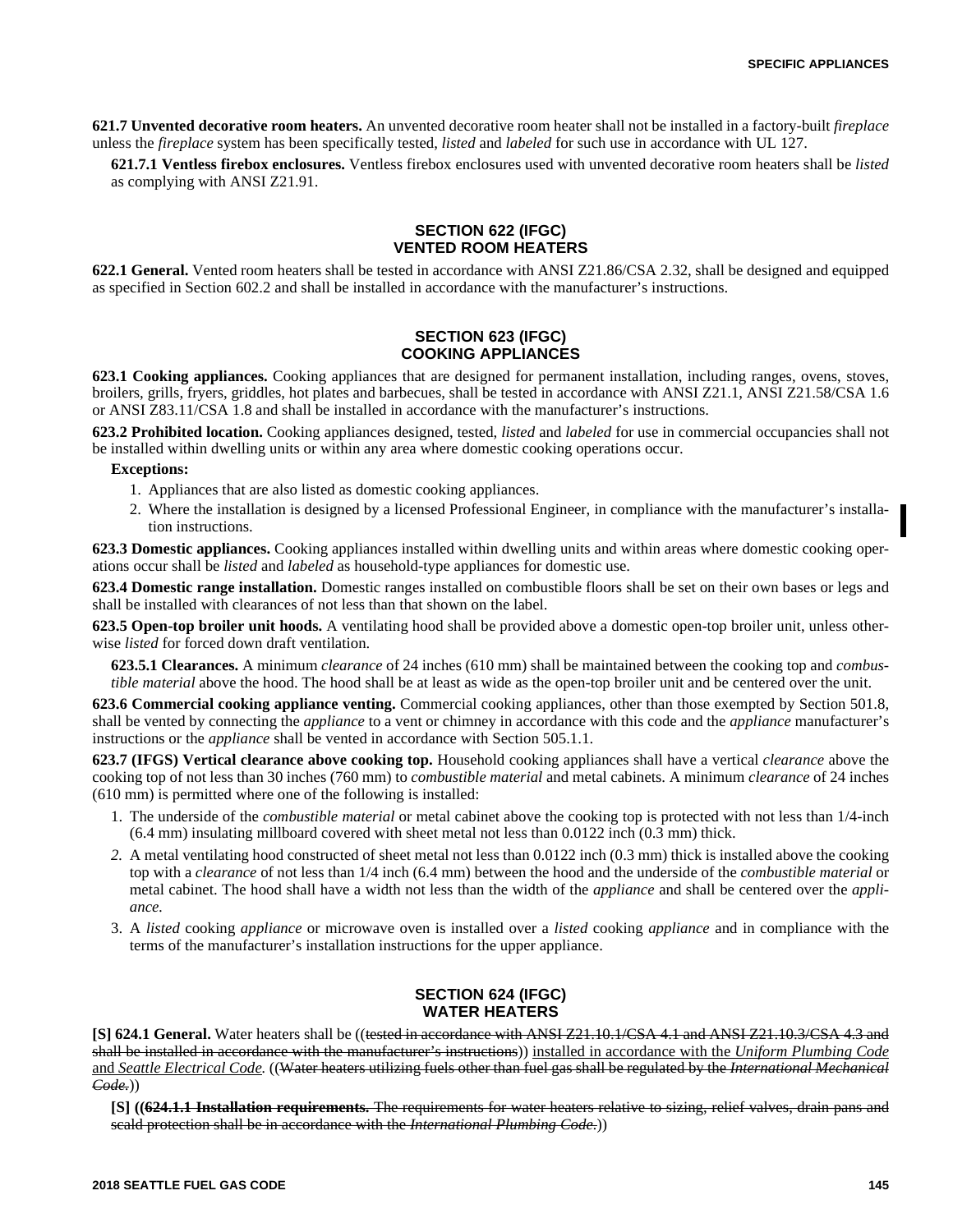**[S] ((624.2 Water heaters utilized for space heating.** Water heaters utilized both to supply potable hot water and provide hot water for space-heating applications shall be *listed* and *labeled* for such applications by the manufacturer and shall be installed in accordance with the manufacturer's instructions and the *International Plumbing Code.*))

## **SECTION 625 (IFGC) REFRIGERATORS**

**625.1 General.** Refrigerators shall be tested in accordance with ANSI Z21.19/CSA 1.4 and shall be installed in accordance with the manufacturer's instructions.

Refrigerators shall be provided with adequate clearances for ventilation at the top and back, and shall be installed in accordance with the manufacturer's instructions. If such instructions are not available, not less than 2 inches (51 mm) shall be provided between the back of the refrigerator and the wall and not less than 12 inches (305 mm) above the top.

#### **SECTION 626 (IFGC) GAS-FIRED TOILETS**

**626.1 General.** Gas-fired toilets shall be tested in accordance with ANSI Z21.61 and installed in accordance with the manufacturer's instructions.

**626.2 Clearance.** A gas-fired toilet shall be installed in accordance with its listing and the manufacturer's instructions, provided that the *clearance* shall in any case be sufficient to afford ready *access* for use, cleanout and necessary servicing.

## **SECTION 627 (IFGC) AIR-CONDITIONING APPLIANCES**

**627.1 General.** Gas-fired air-conditioning appliances shall be tested in accordance with ANSI Z21.40.1/CGA 2.91 or ANSI Z21.40.2/CGA 2.92 and shall be installed in accordance with the manufacturer's instructions.

**627.2 Independent piping.** Gas *piping* serving heating appliances shall be permitted to also serve cooling appliances where such heating and cooling appliances cannot be operated simultaneously (see Section 402).

**627.3 Connection of gas engine-powered air conditioners.** To protect against the effects of normal vibration in service, gas engines shall not be rigidly connected to the gas supply *piping.*

**627.4 Clearances for indoor installation.** Air-conditioning appliances installed in rooms other than alcoves and closets shall be installed with clearances not less than those specified in Section 308.3 except that air-conditioning appliances *listed* for installation at lesser clearances than those specified in Section 308.3 shall be permitted to be installed in accordance with such listing and the manufacturer's instructions and air-conditioning appliances *listed* for installation at greater clearances than those specified in Section 308.3 shall be installed in accordance with such listing and the manufacturer's instructions.

Air-conditioning appliances installed in rooms other than alcoves and closets shall be permitted to be installed with reduced clearances to *combustible material*, provided that the *combustible material* is protected in accordance with Table 308.2.

**627.5 Alcove and closet installation.** Air-conditioning appliances installed in spaces such as alcoves and closets shall be specifically *listed* for such installation and installed in accordance with the terms of such listing. The installation clearances for airconditioning appliances in alcoves and closets shall not be reduced by the protection methods described in Table 308.2.

**627.6 Installation.** Air-conditioning appliances shall be installed in accordance with the manufacturer's instructions. Unless the *appliance* is *listed* for installation on a combustible surface such as a floor or roof, or unless the surface is protected in an *approved* manner, the *appliance* shall be installed on a surface of noncombustible construction with *noncombustible material* and surface finish, and *combustible material* shall not be against the underside thereof.

**627.7 Plenums and air ducts.** A plenum supplied as a part of the air-conditioning *appliance* shall be installed in accordance with the *appliance* manufacturer's instructions. Where a plenum is not supplied with the *appliance*, such plenum shall be installed in accordance with the fabrication and installation instructions provided by the plenum and *appliance* manufacturer. The method of connecting supply and return ducts shall facilitate proper circulation of air.

Where the air-conditioning *appliance* is installed within a space separated from the spaces served by the *appliance*, the air circulated by the *appliance* shall be conveyed by ducts that are sealed to the casing of the *appliance* and that separate the circulating air from the combustion and ventilation air.

**627.8 Refrigeration coils.** A refrigeration coil shall not be installed in conjunction with a forced-air furnace where circulation of cooled air is provided by the furnace blower, unless the blower has sufficient capacity to overcome the external static resistance imposed by the duct system and cooling coil at the air throughput necessary for heating or cooling, whichever is greater. Furnaces shall not be located upstream from cooling units, unless the cooling unit is designed or equipped so as not to develop excessive temperature or pressure. Refrigeration coils shall be installed in parallel with or on the downstream side of central furnaces to avoid condensation in the heating element, unless the furnace has been specifically *listed* for downstream installation.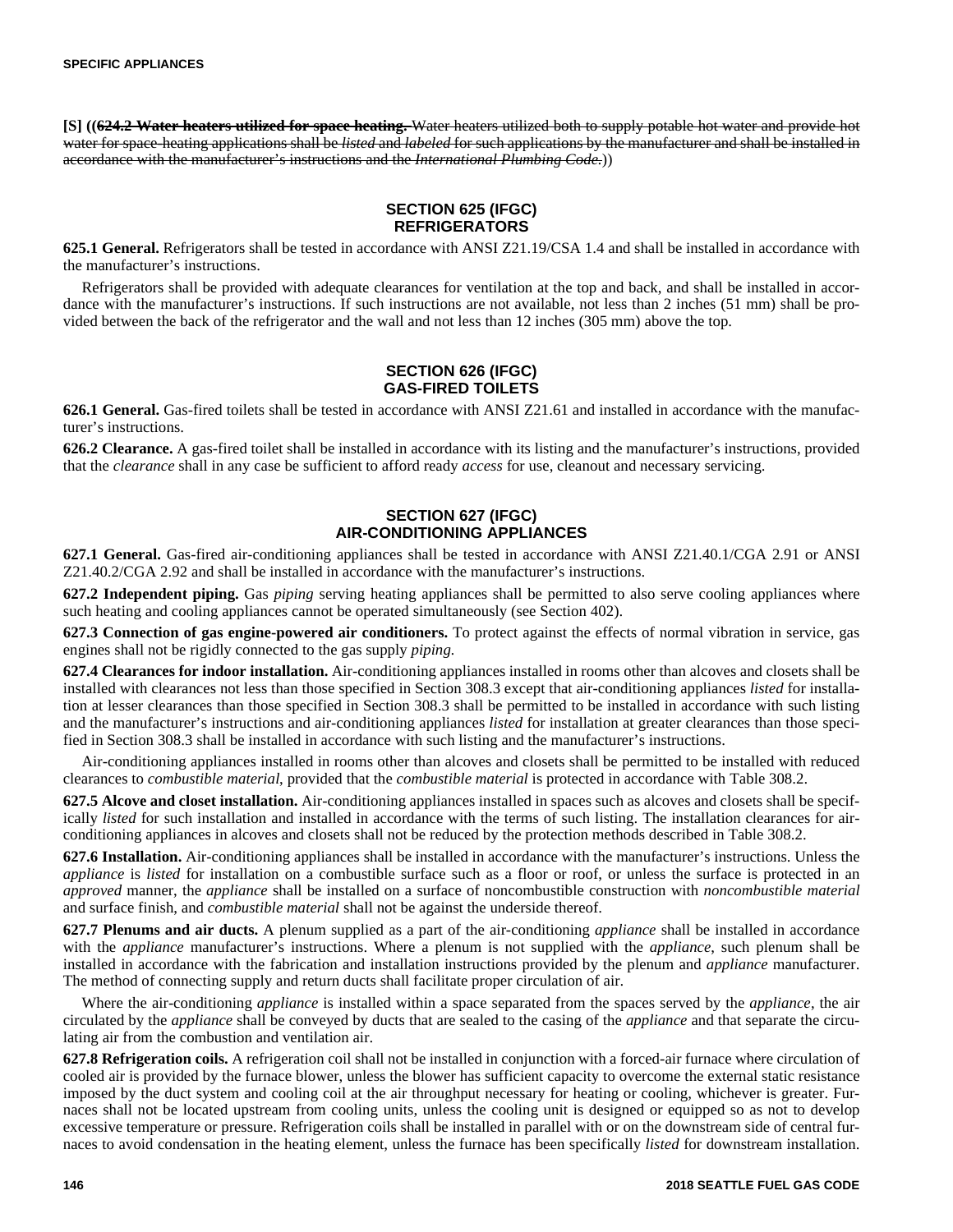With a parallel flow arrangement, the dampers or other means used to control flow of air shall be sufficiently tight to prevent any circulation of cooled air through the furnace.

Means shall be provided for disposal of condensate and to prevent dripping of condensate onto the heating element.

**627.9 Cooling units used with heating boilers.** Boilers, where used in conjunction with refrigeration systems, shall be installed so that the chilled medium is piped in parallel with the heating boiler with appropriate valves to prevent the chilled medium from entering the heating boiler. Where hot water heating boilers are connected to heating coils located in air-handling units where they might be exposed to refrigerated air circulation, such boiler *piping* systems shall be equipped with flow control valves or other automatic means to prevent gravity circulation of the boiler water during the cooling cycle.

**627.10 Switches in electrical supply line.** Means for interrupting the electrical supply to the air-conditioning *appliance* and to its associated cooling tower (if supplied and installed in a location remote from the air conditioner) shall be provided within sight of and not over 50 feet (15 240 mm) from the air conditioner and cooling tower.

## **SECTION 628 (IFGC) ILLUMINATING APPLIANCES**

**628.1 General.** Illuminating appliances shall be tested in accordance with ANSI Z21.42 and shall be installed in accordance with the manufacturer's instructions.

**628.2 Mounting on buildings.** Illuminating appliances designed for wall or ceiling mounting shall be securely attached to substantial structures in such a manner that they are not dependent on the gas *piping* for support.

**628.3 Mounting on posts.** Illuminating appliances designed for post mounting shall be securely and rigidly attached to a post. Posts shall be rigidly mounted. The strength and rigidity of posts greater than 3 feet (914 mm) in height shall be at least equivalent to that of a 2-1/2-inch-diameter (64 mm) post constructed of 0.064-inch-thick (1.6-mm) steel or a 1-inch (25.4 mm) Schedule 40 steel pipe. Posts 3 feet (914 mm) or less in height shall not be smaller than a 3/4-inch (19.1 mm) Schedule 40 steel pipe. Drain openings shall be provided near the base of posts where there is a possibility of water collecting inside them.

**628.4 Appliance pressure regulators.** Where an *appliance* pressure regulator is not supplied with an illuminating *appliance* and the service line is not equipped with a service pressure regulator, an *appliance* pressure regulator shall be installed in the line to the illuminating *appliance*. For multiple installations, one regulator of adequate capacity shall be permitted to serve more than one illuminating *appliance*.

## **SECTION 629 (IFGC) SMALL CERAMIC KILNS**

**629.1 General.** Kilns shall be installed in accordance with the manufacturer's instructions and the provisions of this code. Kilns shall comply with Section 301.3.

## **SECTION 630 (IFGC) INFRARED RADIANT HEATERS**

**630.1 General.** Infrared radiant heaters shall be tested in accordance with ANSI Z83.19 or Z83.20 and shall be installed in accordance with the manufacturer's instructions.

**630.2 Support.** Infrared radiant heaters shall be fixed in a position independent of gas and electric supply lines. Hangers and brackets shall be of *noncombustible material*.

**630.3 (IFGS) Combustion and ventilation air.** Where unvented infrared heaters are installed, natural or mechanical means shall provide outdoor ventilation air at a rate of not less than 4 cfm per 1,000 Btu/h (0.38 m<sup>3</sup>/min/kW) of the aggregate input rating of all such heaters installed in the space. Exhaust openings for removing flue products shall be above the level of the heaters.

**630.4 (IFGS) Installation in commercial garages and aircraft hangars.** Overhead infrared heaters installed in garages for more than three motor vehicles or in aircraft hangars shall be installed in accordance with Sections 305.9, 305.10 and 305.11.

## **SECTION 631 (IFGC) BOILERS**

**[S] 631.1 Standards.** Boilers shall ((be *listed* in accordance with the requirements of ANSI Z21.13/CSA 4.9 or UL 795)) comply with the *Seattle Boiler and Pressure Vessel Code*. ((If applicable, the boiler shall be designed and constructed in accordance with the requirements of ASME CSD-1 and as applicable, the ASME *Boiler and Pressure Vessel Code*, Sections I, II, IV, V and IX and NFPA 85.)

**[S] ((631.2 Installation.** In addition to the requirements of this code, the installation of boilers shall be in accordance with the manufacturer's instructions and the *International Mechanical Code*. Operating instructions of a permanent type shall be attached